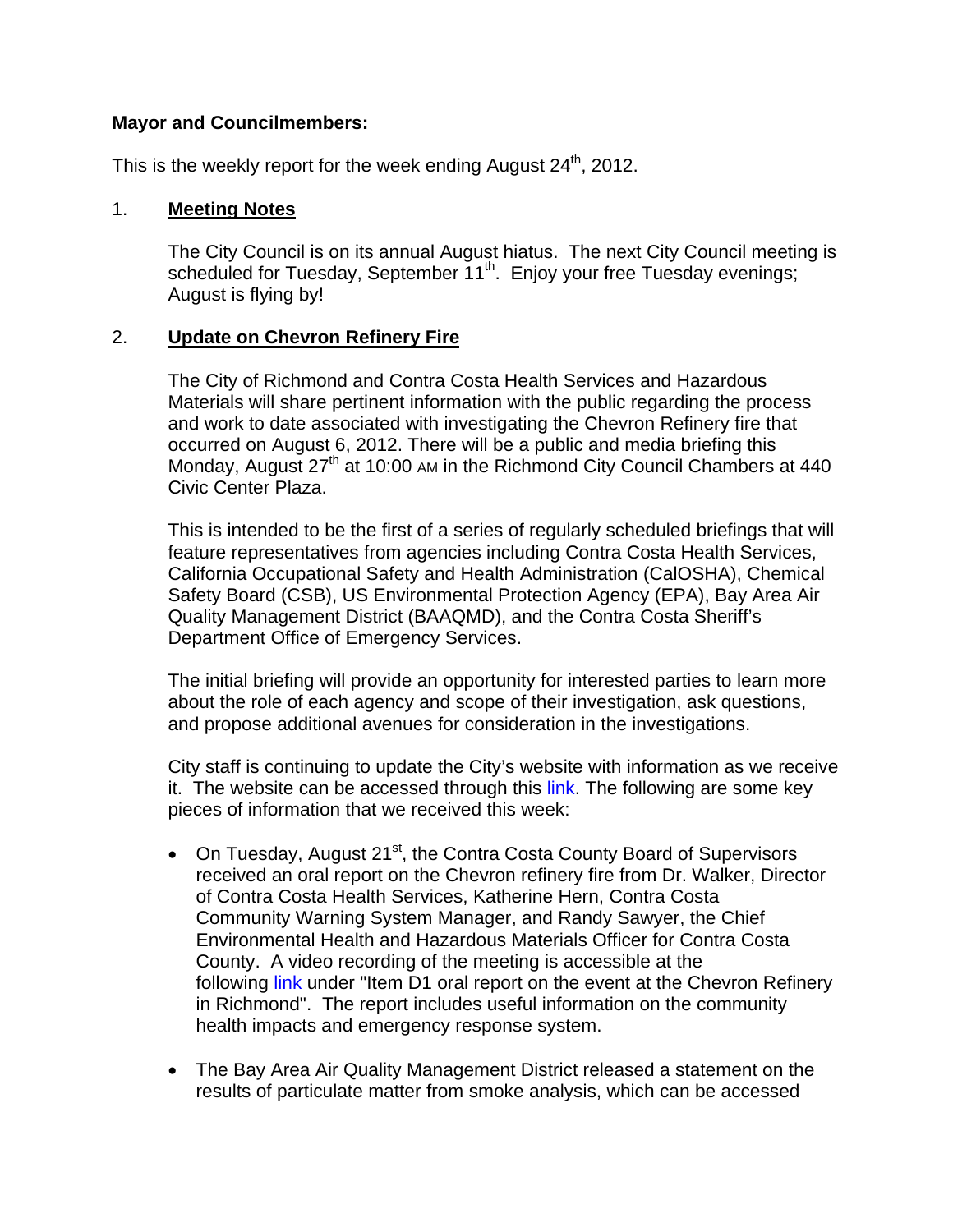through the following link. The data from the filter sample collected beginning at midnight August  $7<sup>th</sup>$  through midnight August  $8<sup>th</sup>$ . The analysis tested for elemental carbon, organic carbon, weight and other chemical components of particulate matter.

## 3. **Single-Use Carryout Bag Reduction Ordinance – EIR Comment Period and Public Hearing**

RecycleMore has prepared an Initial Study to evaluate the environmental impacts of a draft Single-Use Carryout Bag Reduction Ordinance, as required by the California Environmental Quality Act (CEQA). The proposed ordinance would prohibit the free distribution of single-use carryout paper and plastic bags at the point of sale (i.e., check-out) for all retail establishments except restaurants and nonprofit charitable reuse organizations. Retail establishments would be permitted to provide paper bags containing at least 40 percent recycled content for a fee of five cents for each bag.

The review period for the Initial Study document is 30 days, beginning on August  $6<sup>th</sup>$ , and closing on September  $5<sup>th</sup>$ . It is anticipated that this ordinance will be considered for adoption by each of the member agencies of RecycleMore (West County cities), including the City of Richmond following completion of the CEQA documentation.

RecycleMore will host a public hearing to respond to questions about the Initial Study and CEQA next Tuesday, August 28<sup>th</sup>, from 5:30 PM to 7:00 PM at the Richmond Council Chambers. For more details on the initial study, environmental review documents or to obtain a copy of the draft ordinance, please visit www.recyclemore.com or the City of Richmond Planning & Building Services at 450 Civic Center Plaza. Interested persons are encouraged to provide written comments to the attention of Chris Lehon, Executive Director, RecycleMore, One Alvarado Square San Pablo, CA 94806.

#### 4. **A Story of Re-Entry at LEAP**

Another LEAP (Literacy for Every Adult Person) success story:

"My parole office said I had too much time on my hands, so she sent me to LEAP." This is what Themise, a LEAP student told his tutor when asked why he first came to LEAP.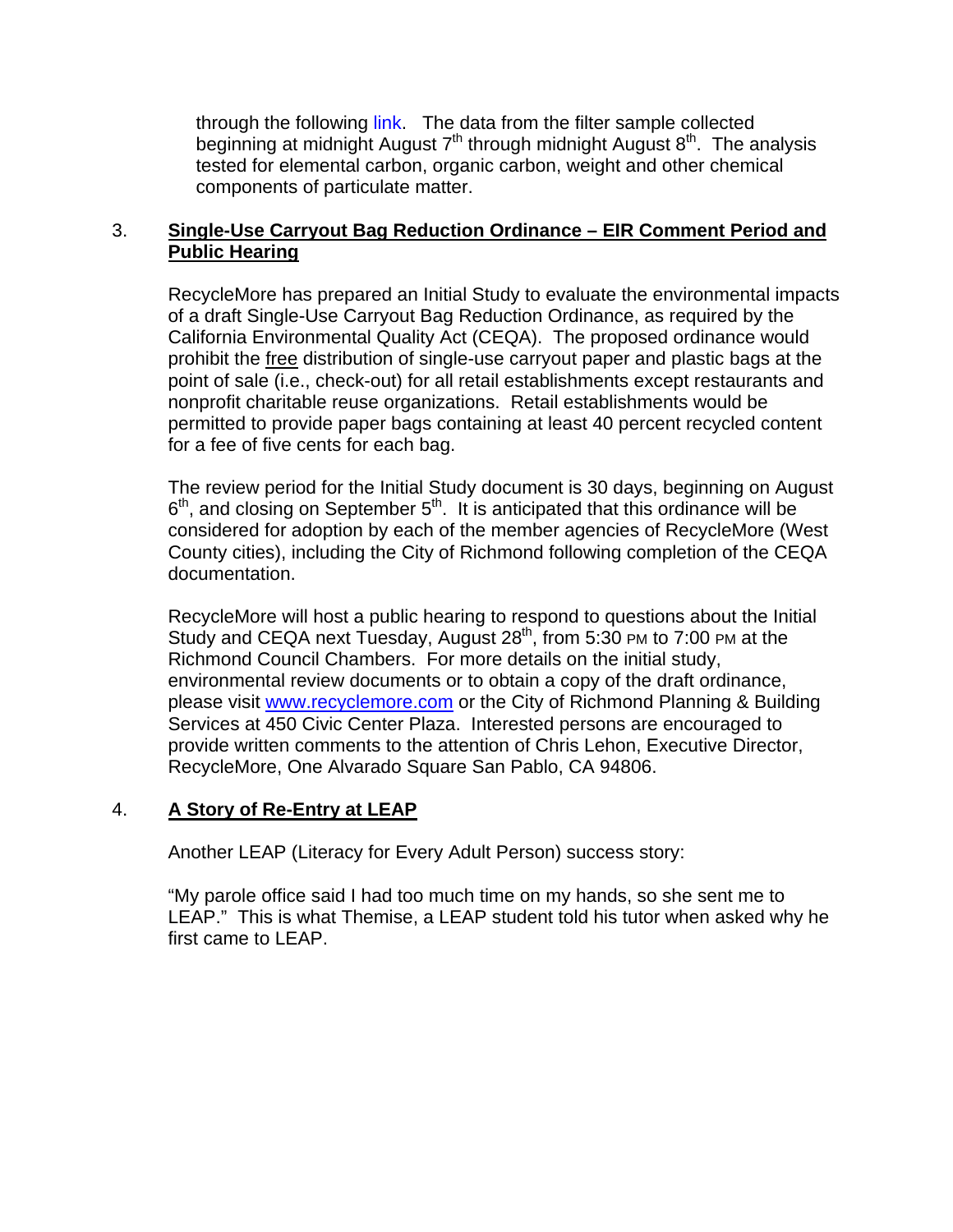

Themise, Sandra & Douglas

Themise thought that the idea of coming to LEAP was a good one. "I knew nothing about LEAP until I talked with San (Sandra Arroyo) and I told her that I couldn't read. She told me about the program and made me feel comfortable."

LEAP continues to meet new students on a daily or weekly basis who need to improve their basic skills. Many need tutoring in basic reading, writing, and math skills before they can take the next step - pass the GED. Themise is a perfect example.

As he reported, "I was assigned a tutor who I saw eye to eye with. His name is Douglas Castro. I started in April and I keep coming because I see that I am accomplishing something. Before, I used to have to take people with me to fill out forms. Now I can do it on my own. I can now pick up a newspaper, my mail and some books, and I read the stuff they send me from Social Security. I feel good about myself because I could not do these things before. I don't want to quit until I can really read, write and spell and get a GED."

#### **Recreation Updates**  $5<sub>1</sub>$

#### **Disabled Peoples Recreation Center**

The Richmond Information Technology Department has provided two I-Pads for use by participants and staff of the Disabled Peoples Recreation Center (DPRC). The morning Adult Program will be using the IPads in many exciting ways, including a "Mapping the Environment" class that develops their technical skills in mobility. The class will discuss destinations, modes of transportation, departure and arrival times, and costs for their weekly excursions.

#### **Adult Tennis**

The Recreation Department Adult Tennis Program, in collaboration with the United States Tennis Association, held an Adult Tennis Play Day on Saturday, August 18<sup>th</sup>, at Nicholl Park Tennis Courts. The diverse group received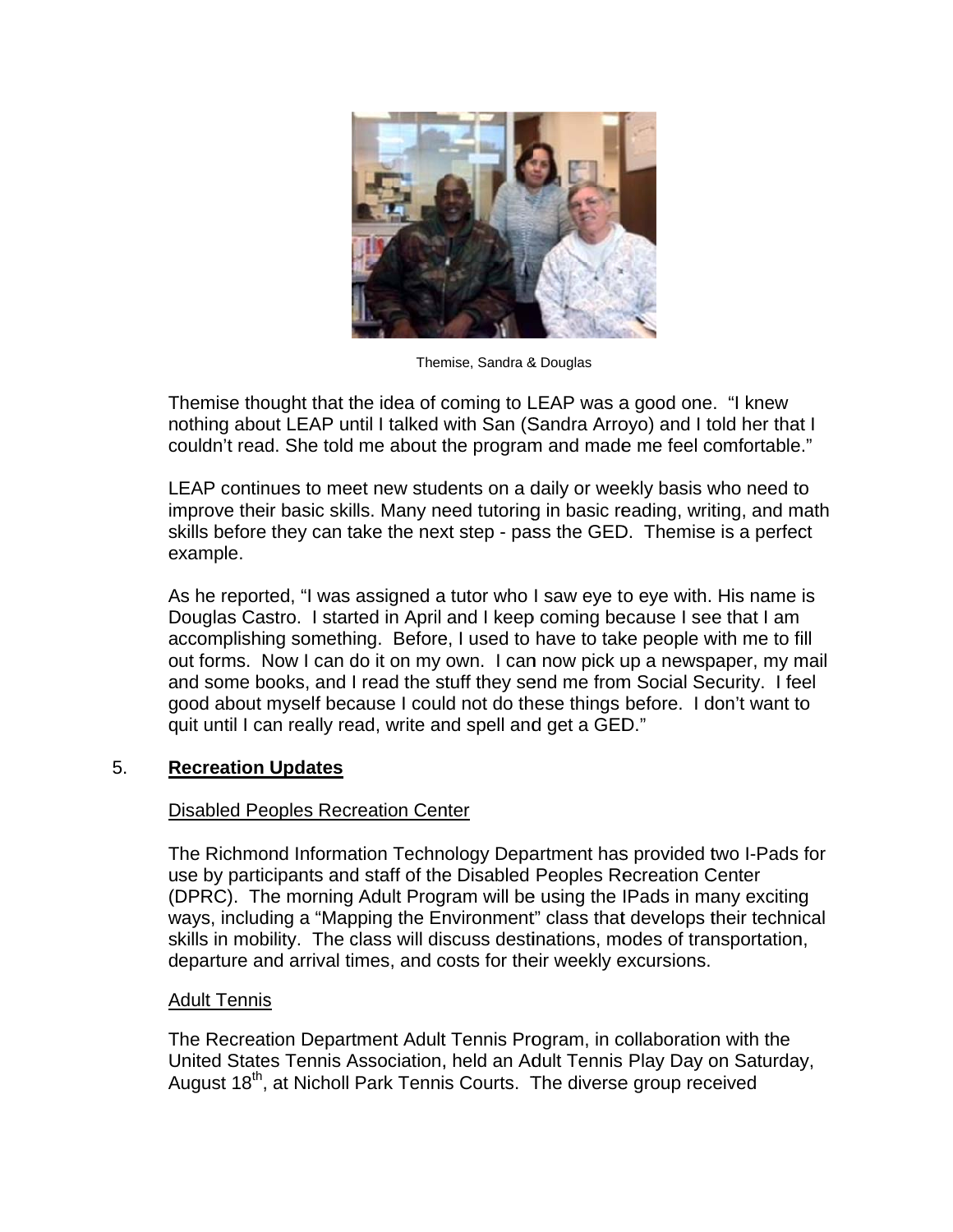instruction ranging from racquet grip to foot movement and culminated the event in friendly matches.

#### **Family Summer Movies**

The Free Family Summer Movies series ended Friday, August 17<sup>th</sup> with the double feature, Cars 2 and We Bought a Zoo.

#### Aqua Zumba

Aqua Zumba continues on Fridays from 9:00 AM to 10:00 AM and Saturdays from 10:00 AM to 11:00 AM at the Richmond Plunge.

#### 6. **Public Works Updates**

Facilities Maintenance Division: Carpenters formed and completed a concrete path on the west side of the Main Library.

The Painters completed painting the fascia of the Main Library.

The Stationary Engineers repaired rear gates at Fire Station #64 and #68, replaced two water heaters at the Starlight Building, and replaced the air filters at 440 and 450 Civic Center Plaza.

The Electricians repaired lighting at the Kennedy Swim Center and continued street light relamping around the City.

Parks and Landscaping Division: Crews are continuing the Burg Park reconstruction and have completed the pouring of the concrete; replacement of the Booker T. Anderson pedestrian bridge has started; other activites included vegetation management on the Richmond Parkway, landscape renovation at the Marina Bay tennis courts, and vegetation maintenance at Lamoine, Raincloud, Tiller Parks and May Valley Community Center.

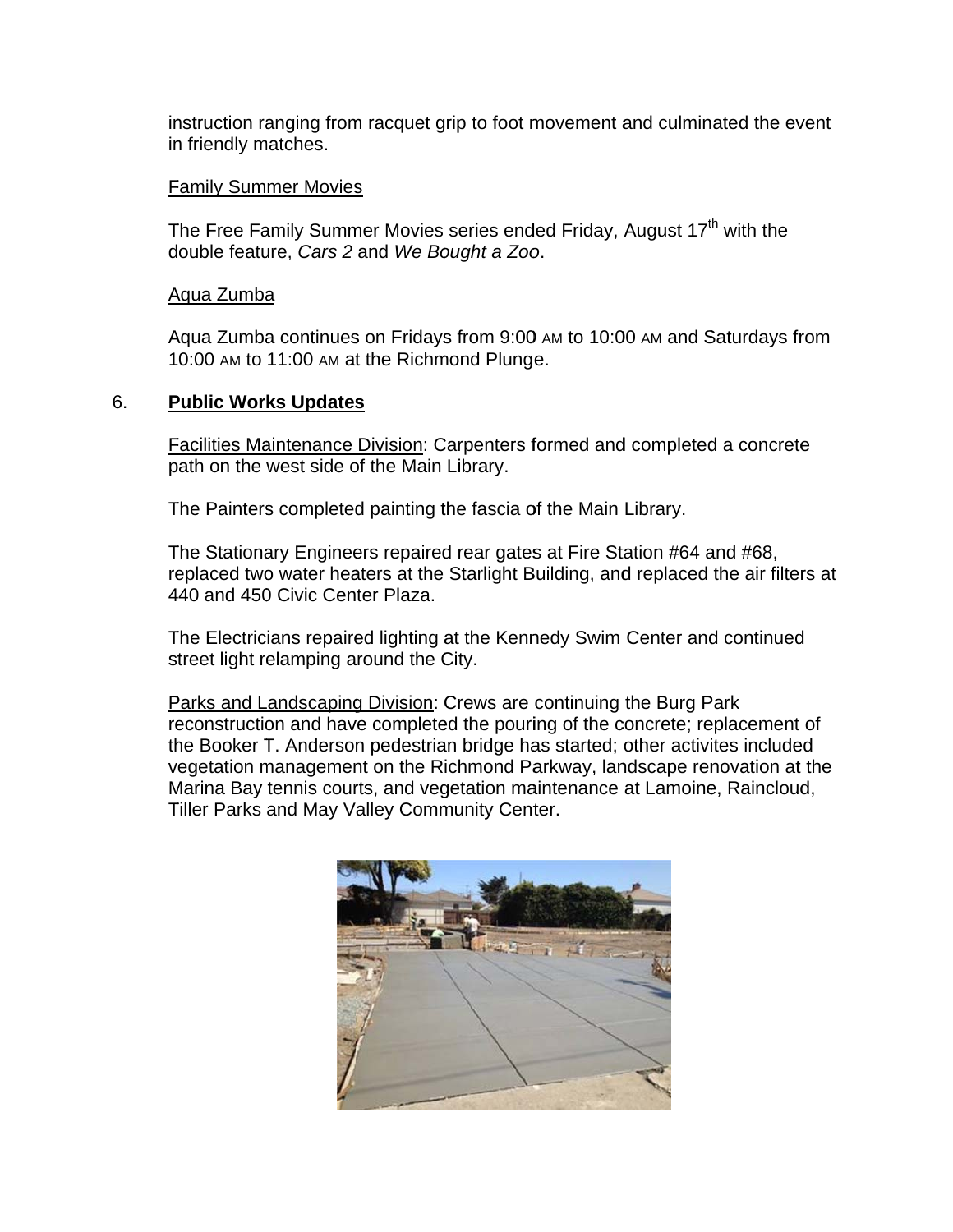**Burg Park Renovations** 



Booker T. Anderson Pedestrian Bridge Construction

The Tree Crew trimmed and pruned trees along Esmond Avenue, South 5<sup>th</sup> Street, Harbour Way and Gaynor Avenue.

Streets Division: Pavement Maintenance crews grinded and paved on Parkside Drive and Club Drive.



Paving on Parkside Drive

Street Sweeping continued with regularly scheduled commercial and residential routes for the third Monday and Tuesday, as well as the fourth Wednesday through Friday in the North Richmond, Iron Triangle, North Belding Woods, Metro Richmore Village, Pullman, Cortez/Stege, Park Plaza, Laurel Par, City Center, Richmond Annex, Parkview, Panhandle, and Eastshore Neighborhood Council areas.